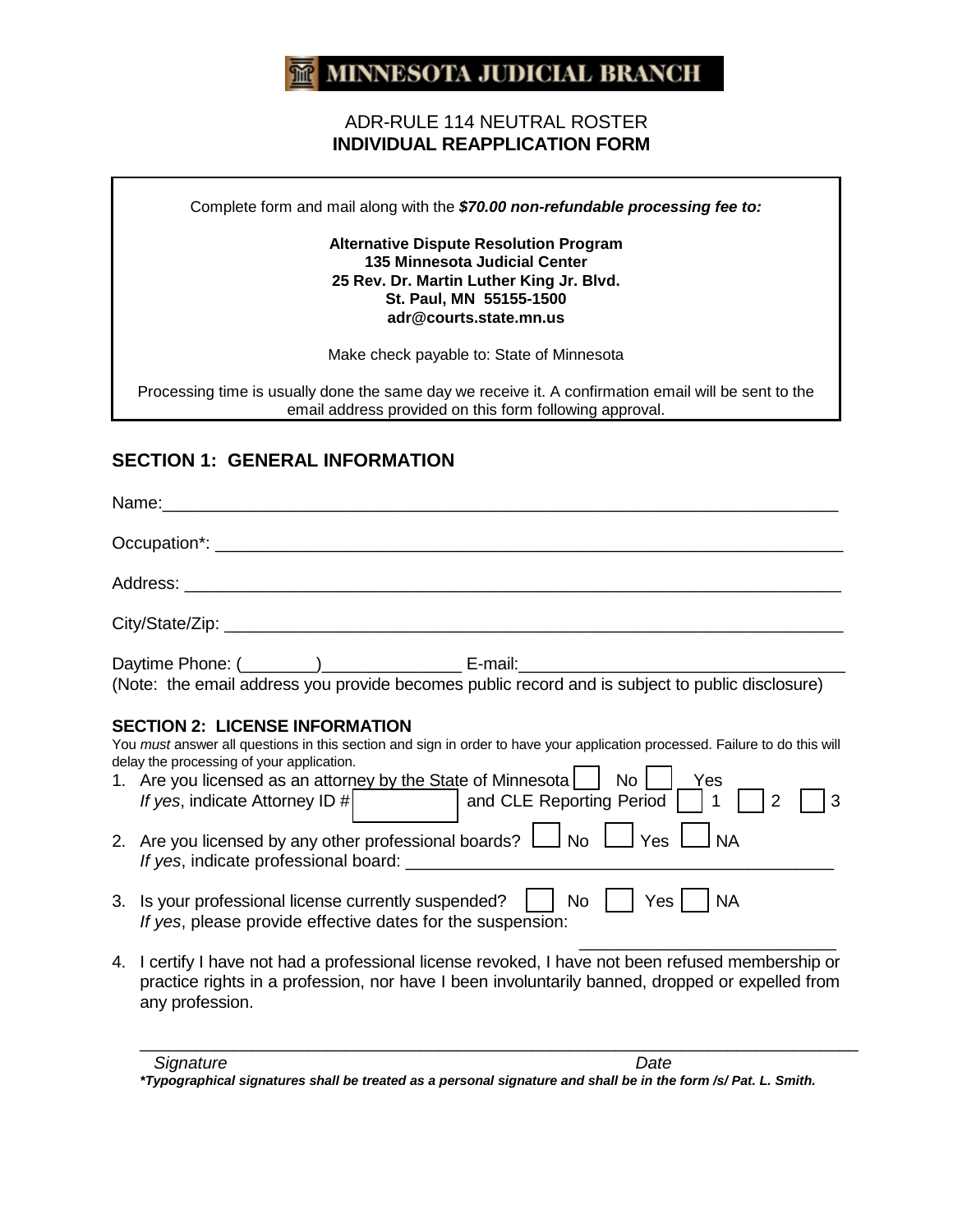### **SECTION 3: PLACEMENT REQUEST**

Please indicate the neutral roster(s) for which you are requesting placement. You can only reapply to be placed on rosters that you were previously approved for.



To be placed back on the roster, you must complete the continuing education requirement for the current reporting period.

Neutrals reapplying to a facilitative/hybrid panel are required to take 18.00 hours per three-year reporting period. Neutrals reapplying to any of the other panels are required to take 9.00 hours per three-year reporting period. Neutrals who are reapplying to more than one panel are required to take no more than 18.00 hours per three-year reporting period. Continuing education courses *must* be ADR related but do not have to be certified.

• Indicate the continuing education course(s) you attended for the current reporting period. Period covering the year, \_\_\_\_\_\_\_\_\_ to present.

| $S$ ponsor: $\_\_$                                                    |  |
|-----------------------------------------------------------------------|--|
| Location:                                                             |  |
| Date(s): $\_\_\_\_\_\_\_\_\_\_\_\_\_\_\_\_\_\_\_\_\_\_\_\_\_\_\_\_\_$ |  |
| Hours of actual education:                                            |  |

How did this course enhance your skills and abilities in ADR processes?

| Title:       |  |
|--------------|--|
| Sponsor: $-$ |  |
| Location:    |  |

 $\overline{a_1}$  , and the contribution of the contribution of the contribution of the contribution of the contribution of the contribution of the contribution of the contribution of the contribution of the contribution of the  $\_$  , and the set of the set of the set of the set of the set of the set of the set of the set of the set of the set of the set of the set of the set of the set of the set of the set of the set of the set of the set of th  $\overline{\phantom{a}}$  , and the set of the set of the set of the set of the set of the set of the set of the set of the set of the set of the set of the set of the set of the set of the set of the set of the set of the set of the s  $\overline{a_1}$  , and the contribution of the contribution of the contribution of the contribution of the contribution of the contribution of the contribution of the contribution of the contribution of the contribution of the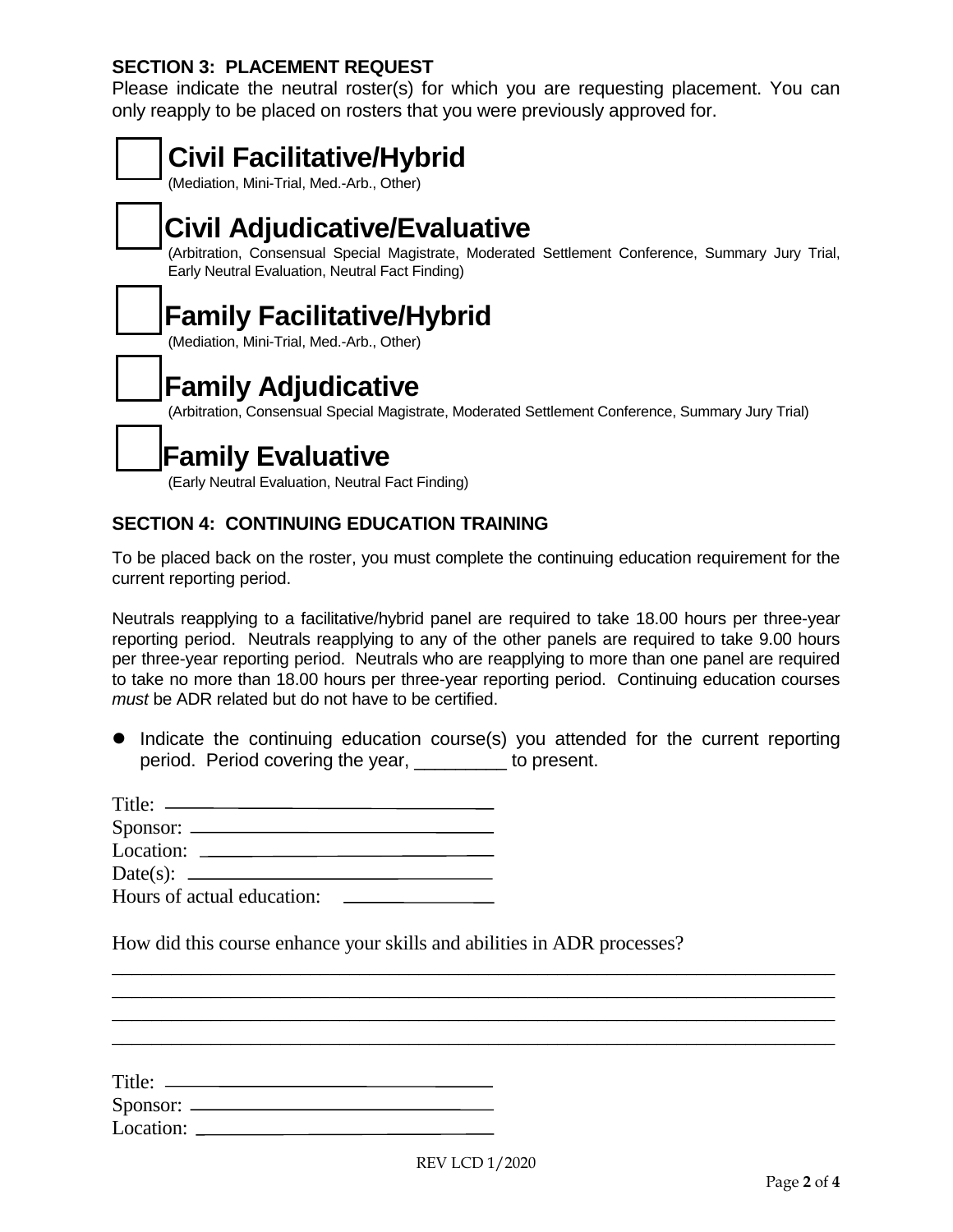| Date(s):                   |  |
|----------------------------|--|
| Hours of actual education: |  |

How did this course enhance your skills and abilities in ADR processes?

| Date(s):<br><u> The Communication of the Communication of the Communication of the Communication of the Communication of the Co</u> |  |
|-------------------------------------------------------------------------------------------------------------------------------------|--|
| Hours of actual education:                                                                                                          |  |
| How did this course enhance your skills and abilities in ADR processes?                                                             |  |
|                                                                                                                                     |  |
|                                                                                                                                     |  |
|                                                                                                                                     |  |
|                                                                                                                                     |  |
|                                                                                                                                     |  |
|                                                                                                                                     |  |
|                                                                                                                                     |  |
|                                                                                                                                     |  |
| How did this course enhance your skills and abilities in ADR processes?                                                             |  |
|                                                                                                                                     |  |
|                                                                                                                                     |  |
|                                                                                                                                     |  |
|                                                                                                                                     |  |
| Location:                                                                                                                           |  |
|                                                                                                                                     |  |
|                                                                                                                                     |  |
| How did this course enhance your skills and abilities in ADR processes?                                                             |  |
|                                                                                                                                     |  |
|                                                                                                                                     |  |
|                                                                                                                                     |  |
|                                                                                                                                     |  |
|                                                                                                                                     |  |
|                                                                                                                                     |  |
|                                                                                                                                     |  |
| $DEVI$ $CD = 1/2020$                                                                                                                |  |